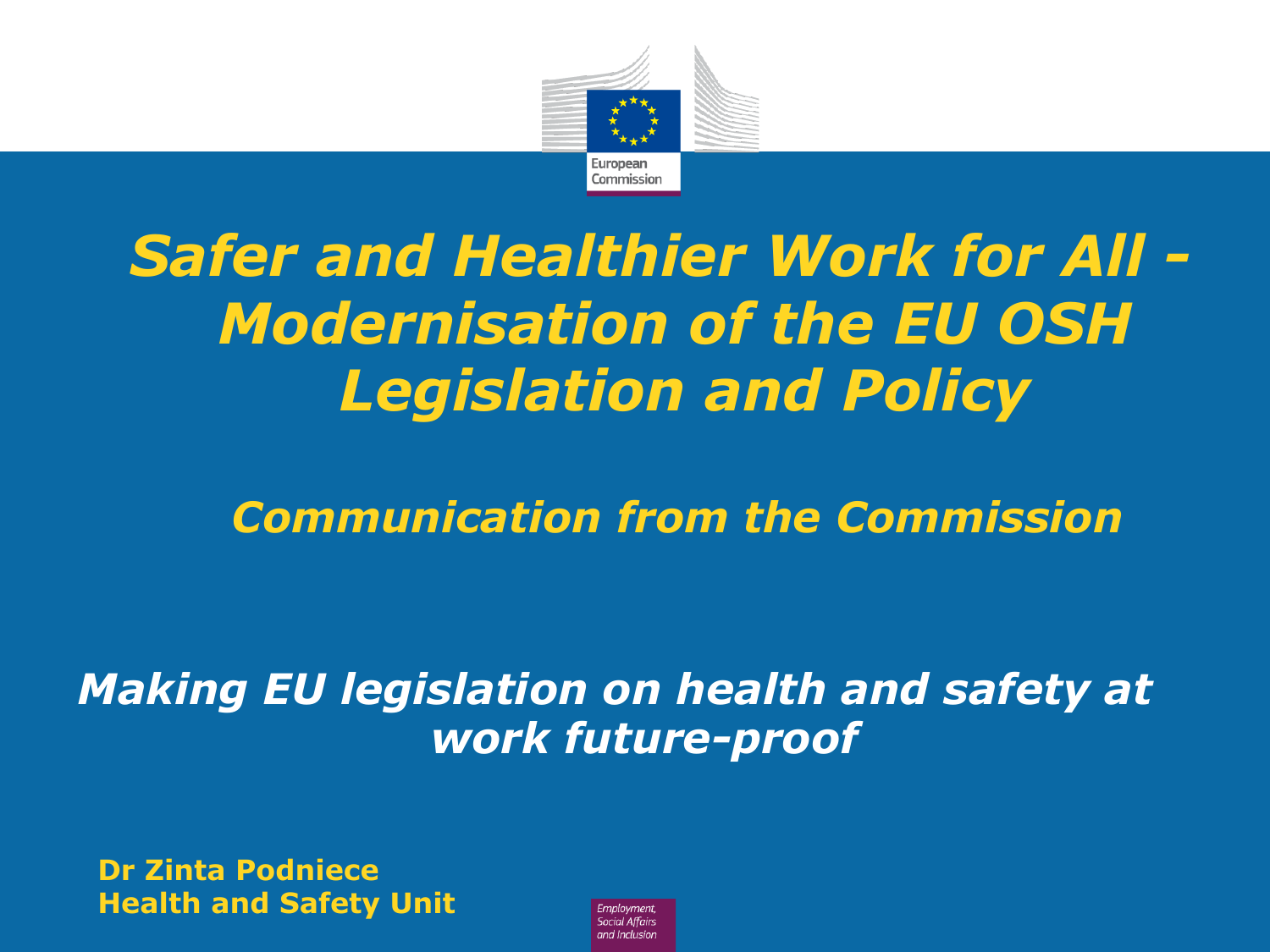

Employment. **Social Affairs** and Inclusion

#### *Background/Context*

*"25 years of experience in OSH policy at EU level allow us to draw lessons for the future. Modern OSH policy must consist of clear, up-to-date rules at EU and national level which are effectively*  a p p lied on the ground. The *Commission wants to step up cooperation with Member States and stakeholders to create healthy and safe workplaces for all."* 

#### **Standardised incidence rate for fatal accidents at work, 1994 compared with 2014, EU-15.**



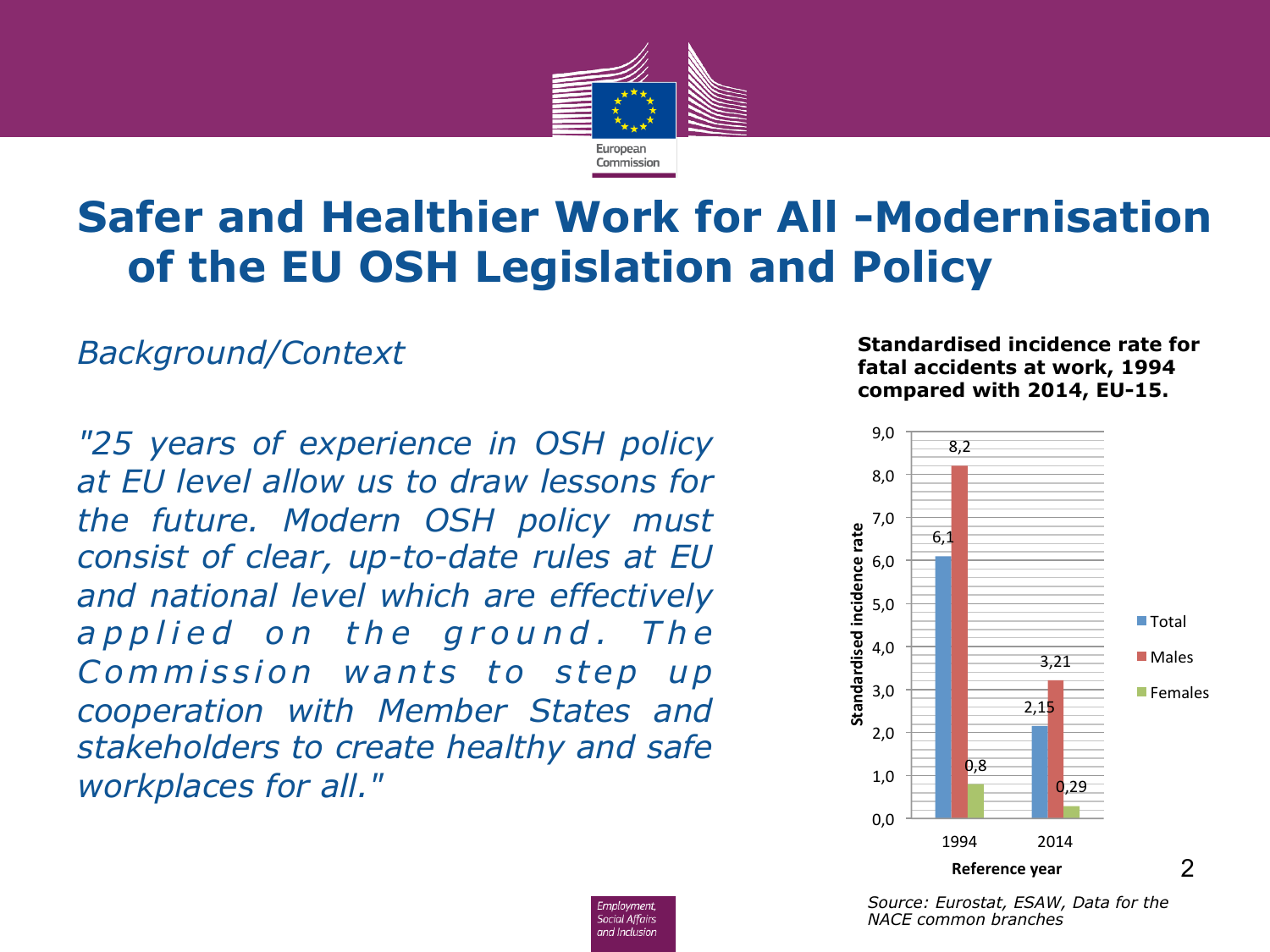

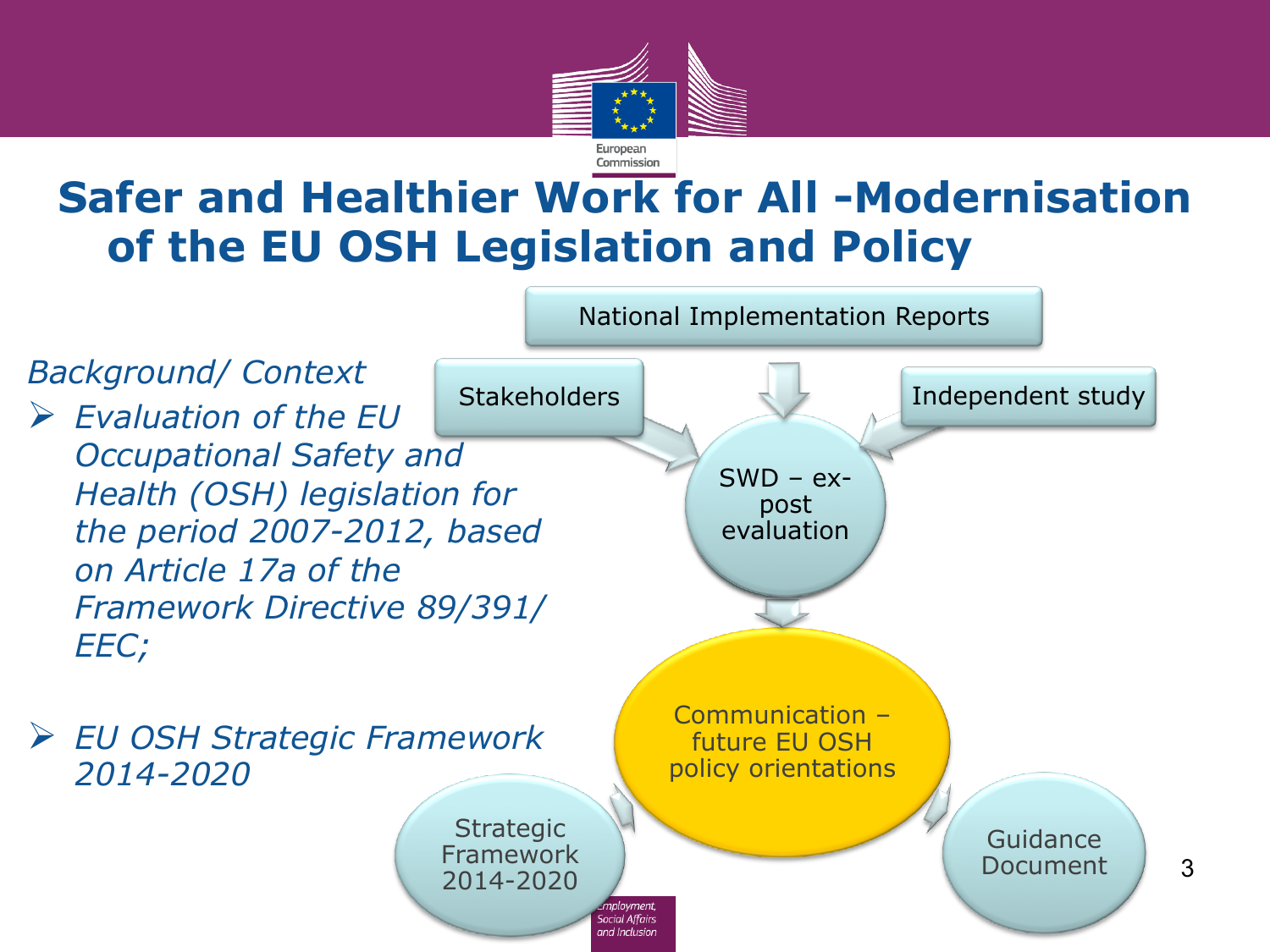

#### **Ex-post evaluation of the EU OSH Directives – main findings:**

*Directives remain mostly relevant, but challenges persist:* 

- Ø *A decrease in incidence of accidents could be observed over the*  evaluation period, work-related ill-health, in particular the burden of *occupational cancer remains high;*
- Ø *A need to better tackle issues of growing concern, such as workrelated MSDs and psychosocial risks or work-force ageing, by exploiting the full potential of the OSH framework;*
- Ø *A need to update outdated provisions, providing for simplification whenever possible;*
- Ø *A need to improve the compliance of SMEs, in particular of microenterprises, by inter alia allowing for solutions aiming at reducing administrative burden;*
- Ø *A need to analyse and explain the links between the OSH legislation and the REACH Regulation;*
- Ø *A need to improve monitoring tools.*

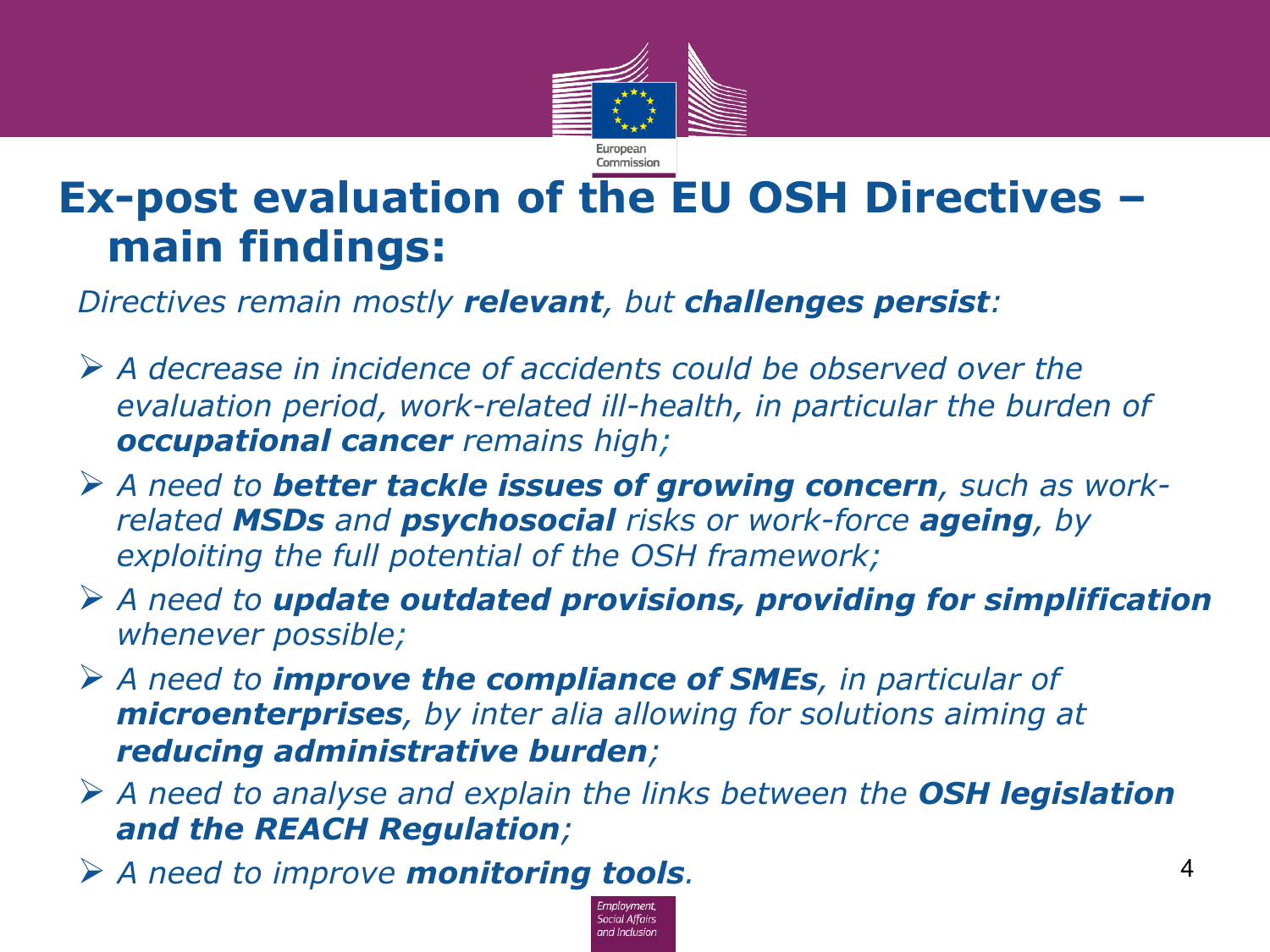

*Aims at tackling the OSH challenges identified by proposing actions along 3 priority areas:* 

- Ø *Stepping up the fight against occupational cancer and exposure to chemicals;*
- Ø *Helping businesses, in particular microenterprises and SMEs, comply with OSH rules;*
- Ø *Cooperating with Member States and social partners to remove or update outdated rules and to refocus efforts on ensuring better and broader protection, compliance and enforcement on the ground.*

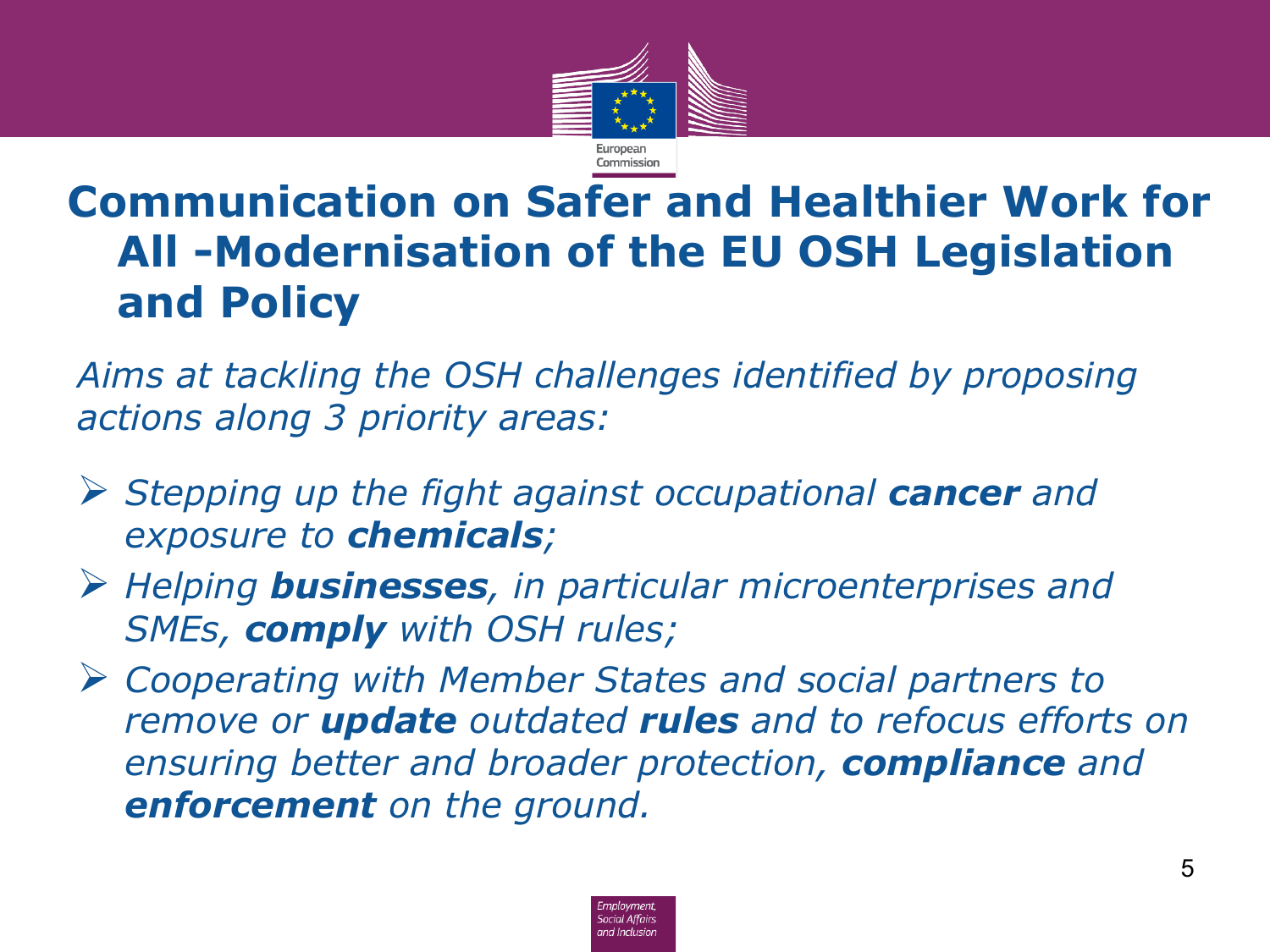

*Stepping up the fight against occupational cancer and reducing exposure to chemicals through legislative proposals accompanied by increased guidance and awareness-raising:* 

- Ø *Further amendment of the Carcinogens and Mutagens Directive, CMD (Directive (EU) 2017/2398; COM (2017)11; COM (2018)171); work on subsequent amendments*
- Ø *Fourth list of indicative limit values in the Chemical Agents Directive, CAD (adopted 31/01/2017); work on fifth list*
- Ø *Healthy Workplaces EU-OSHA Campaign on dangerous substances 2018-2019.*

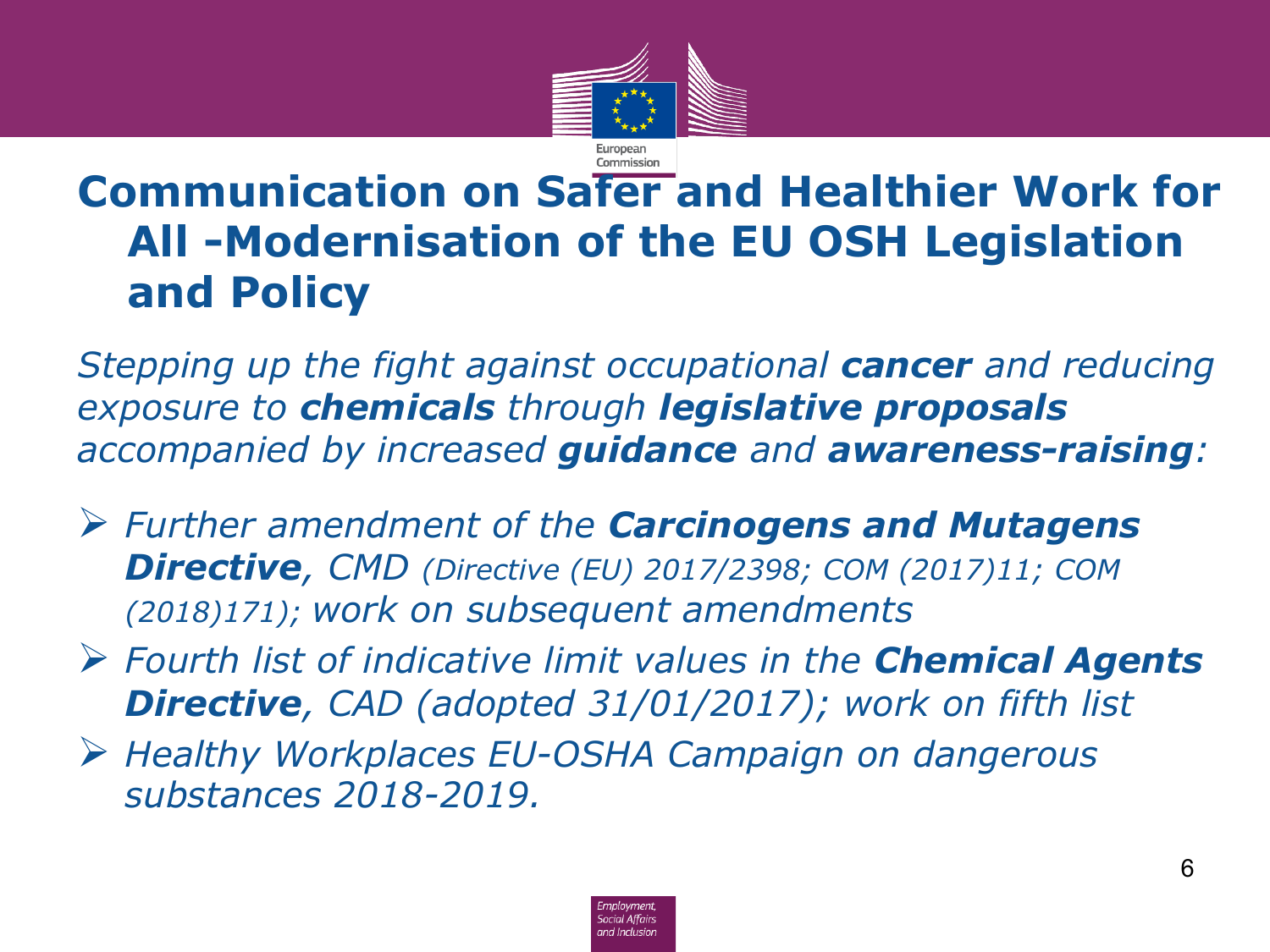

#### *Helping businesses comply with OSH rules:*

- Ø *Focus on micro and small enterprises;*
- Ø *Practical guidance for employers published with the Communication;*
- Ø *Practical guides and tools (with EU-OSHA), including further development of OiRA, including a call on Member States;*
- Ø *Identify good practices with help of Member States;*

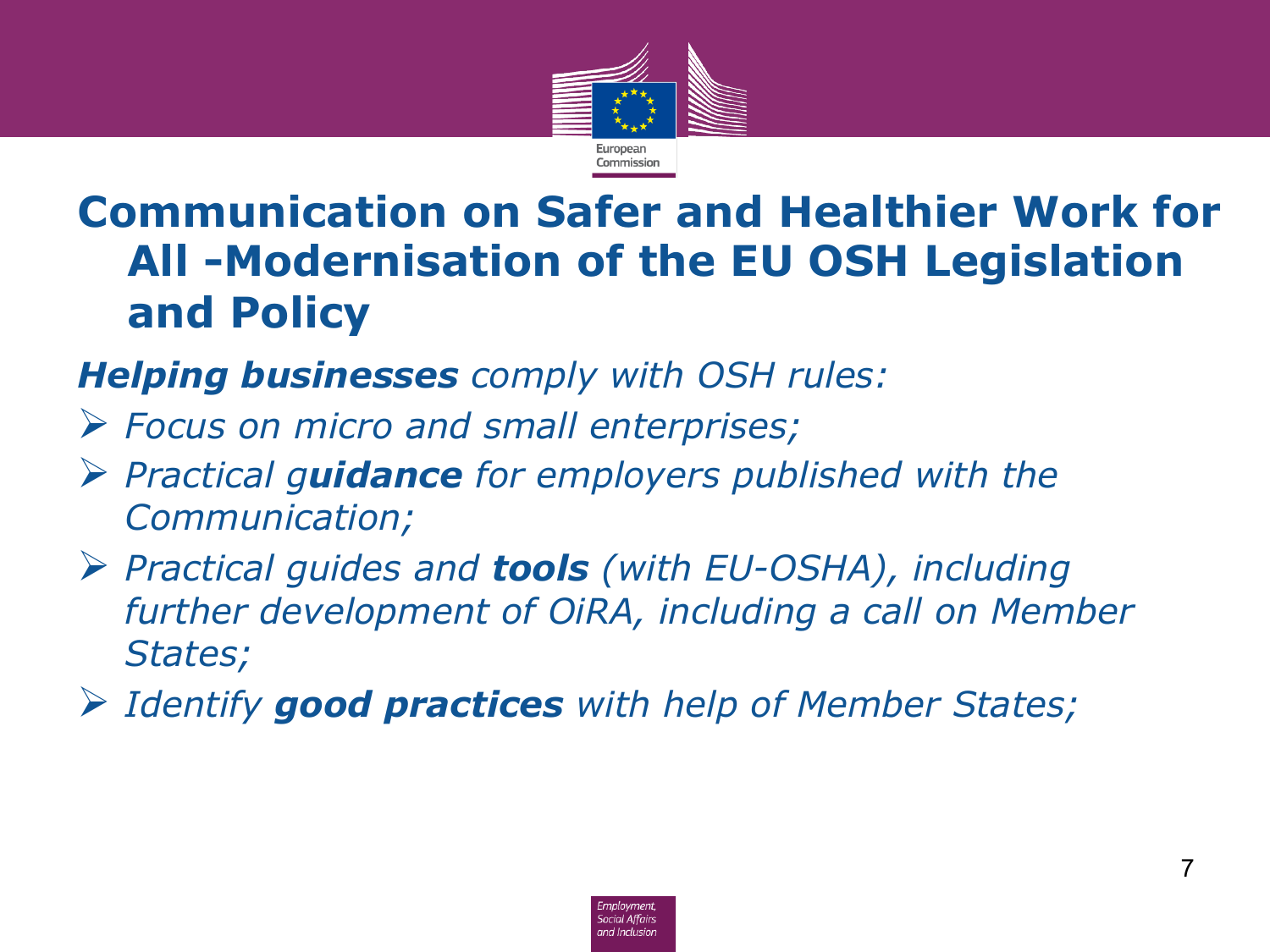

#### *Modernising EU OSH legislative framework, better implementation:*

• *Update of technical annexes (regulatory procedure with scrutiny):* 

- Personal Protective Equipment Directive
- Medical Treatment on Board Vessels Directive
- Biological Agents Directive
- *Peer review:* 
	- use of risk assessment web-based tools (Dublin, 2017)
	- efficient transposition, implementation and enforcement (Copenhagen, June) 8